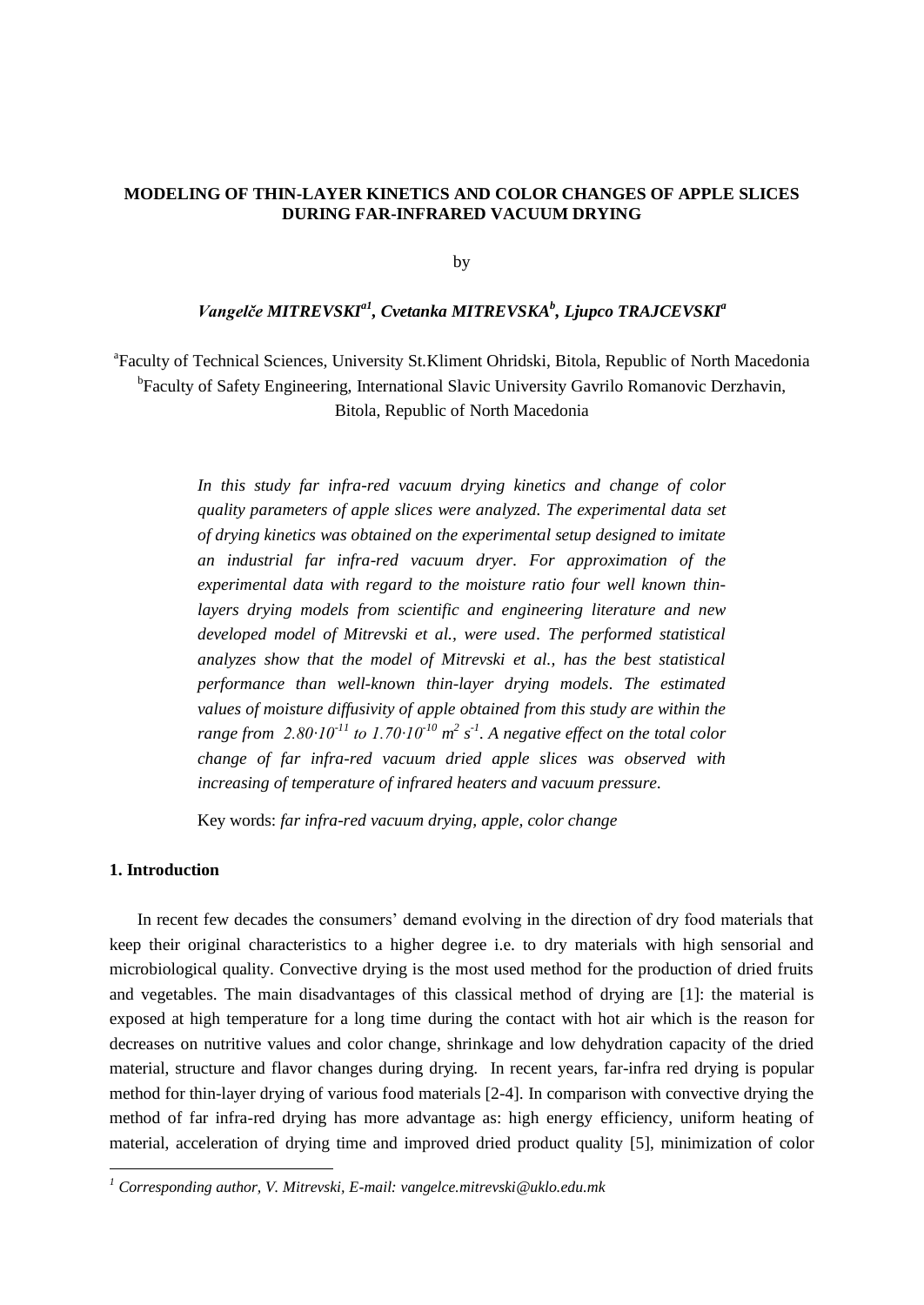change and shrinkage of dried materials [6]. According to Nimmol fact is that infrared radiation accelerates the drying process, but heat sensitive materials as agricultural and foods materials could be damaged or degraded along with the quality decreasing, if radiation intensity is not properly applied [7]. The effects of far infra-red drying method can improve the quality and nutritional value of dried materials if was used in conjunction with vacuum drying. With combination on the advantages of both drying methods, energy efficiency of the drying processes is enhanced and degradation of dried product quality is reduced [8]. In scientific and engineering literature, several researchers investigated far-infrared vacuum drying of various fruits and vegetables [9-15]. But, limited study of drying kinetics and change of color parameters of far infra-red vacuum dried materials at high value of temperature of infrared heaters from 120 to 200  $^{\circ}$ C and vacuum pressure from 20 to 80 kPa were conducted. So, the objectives of this study were: (i) research drying kinetics of far-infrared vacuum drying apple slices and development of new thin-layer drying model, (ii) estimate to moisture diffusivity of apple slices and compared estimated values with the values published in scientific and engineering literature by other authors (iii) research of the influence of boundary conditions on total color changes of dried apple slices.

# **2. Material and methods 2.1. Sample preparation**

Fresh apples variety Golden Delicious was used as raw material in the experimental part of the research. Prior to processing, the apples were stored in a cold chamber at a temperature of  $4^{\circ}C$  and a relative air humidity of 75%. The apples were washed, peeled and sliced with a slicer machine in order to obtain uniform samples. The spherical samples with diameter  $43\pm10^{-1}$  mm and thickness of  $3\pm10^{-1}$ mm, obtained from the central medulla region where the cell structure is more uniform, were used in the drying experiments. Several measurements were made using a caliper, and only the samples with a tolerance of ±2 % were used in the experimental part of research.

The apple slices were dried in a far-infra red vacuum set-up [15]. The experimental conditions were chosen such as that of temperature of infrared heaters and vacuum pressure were in the range to be used on the industrial dryer. The effect of temperature of infrared heaters 120, 140, 160, 180 and  $200^{\circ}$ C, and vacuum pressure 20, 40, 60, 80 kPa on the drying kinetics of apple slices were investigated from [15]. After each experiment the dried samples were stored in an air tight paper packet for further analysis. The transient temperatures of drying samples were measured with thee micro-thermocouples placed in each of the mid-plane of the drying samples. The measurement of samples mass changes with time was enabled with load cell type OMEGA LCL-040 (Omega, Inc., USA), which was connected to data acquisition system. The temperature and mass changes of dried samples were registered on the personal computer. The initial moisture content of the samples was obtained according to the AOAC method no. 934.06 (AOAC 1995). The experiments were carried out in triplicate and an arithmetic average value was used for data processing. The drying experiments were performed until obtaining the moisture content of dry apple samples of 0.04 kg  $kg^{-1}$ .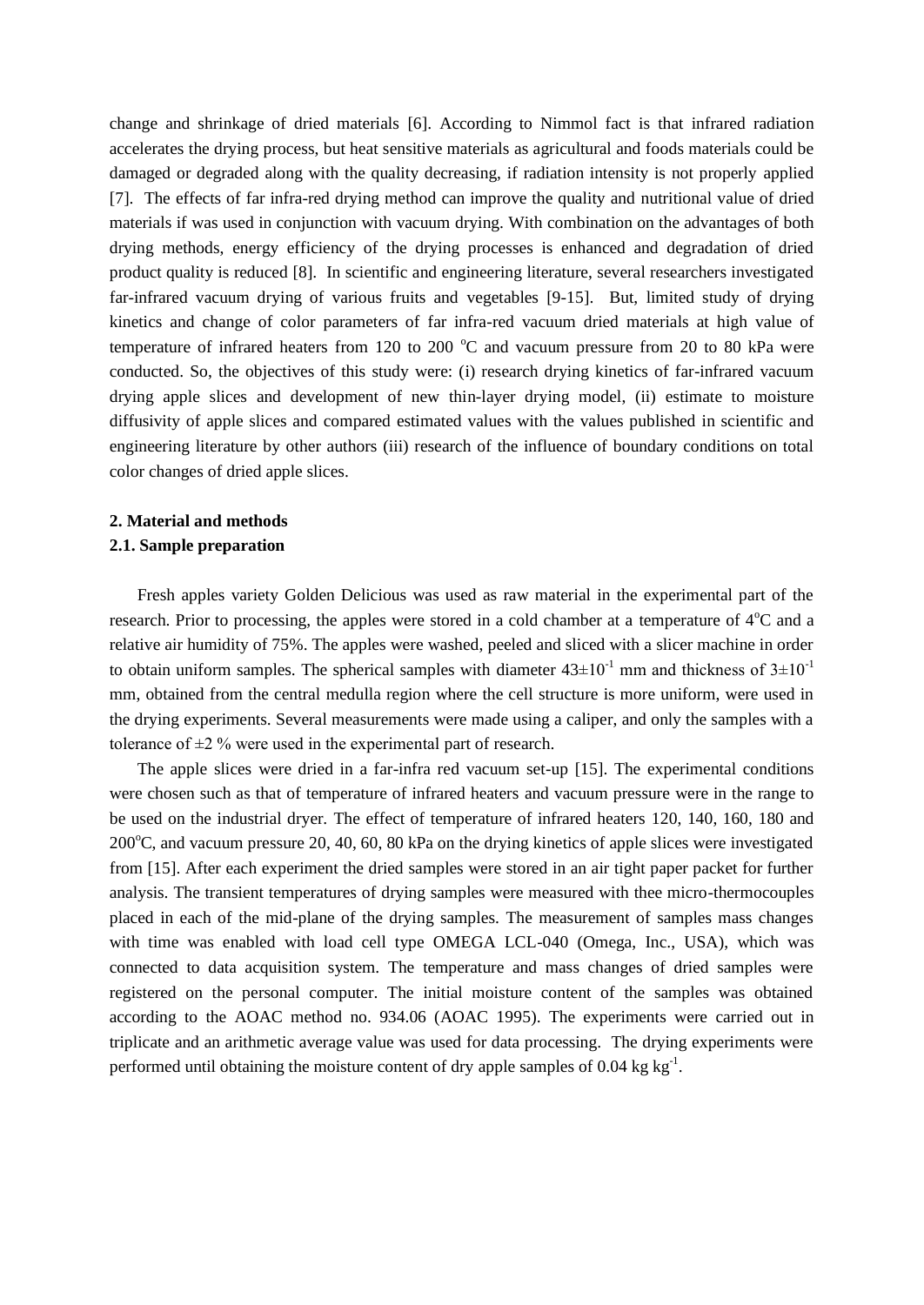## **2.2. Drying kinetics**

The experimental moisture content data obtained at different temperature of infrared heaters and vacuum pressure were converted to the moisture ratio, MR using the equation

$$
MR = (u_{\tau} - u_{eq})/(u_0 - u_{eq})
$$
\n(1)

were MR is the dimensionless moisture, ratio,  $u_{\tau}$ ,  $u_0$  and  $u_{\text{eq}}$  are moisture content at any time, initial moisture content and equilibrium moisture content. Because of the values of equilibrium moisture content, u<sub>eq</sub> are relatively small compared to those of moisture content of material, u<sub>r</sub> or initial moisture content,  $u_0$  the error involved in the simplification is negligible. Thus moisture ratio was then calculated as

$$
MR = u_{\tau}/u_0 \tag{2}
$$

#### **2.3. Calculation of moisture diffusivity**

The moisture diffusivity of foods is very often considered as an Arrhenius-type temperature function [16, 17]

$$
a_{m} = a_{m0} \exp[-E_0/(R T)] \tag{3}
$$

where:  $a_{m0}$  is the Arrhenius factor,  $E_0$  is the activation energy for moisture diffusion, R is the ideal gas constant, and T is the absolute temperature. In this study the values of moisture diffusivity were estimated on the basis of an accurate and easy to perform single thermocouple temperature measurement by using an inverse approach [16, 17]. An arithmetical mean of the readings from the three thermocouples inserted in the mid-palate position separately of each of the three drying slices of apple was used as a transient temperature reading [16, 17].

The estimation methodology is based on the minimization of the ordinary least square norm

$$
E(\mathbf{P}) = [\mathbf{Y} - \mathbf{T}(\mathbf{P})]^{\mathrm{T}} [\mathbf{Y} - \mathbf{T}(\mathbf{P})]
$$
(4)

Here,  $Y^T = [Y_1, Y_2, \dots, Y_{\text{max}}]$  is the vector of measured temperatures,  $T^T = [T_1(P), T_2(P), \dots, T_m]$  $T_{\text{imax}}(P)$ ] is the vector of estimated temperatures at time  $\tau_i$  (i = 1, 2, …, imax),  $P^T = [P_1, P_2, \dots P_N]$  is the vector ofunknown parameters, imax is the total number of measurements, and N is the total number of unknown parameters (imax  $\geq$  N). For the minimization of  $E(P)$  representing the solution of the present parameter estimation problem the Levenberg-Marquardt method were utilized [16, 17].

#### **2.4. Color measurement and kinetics on color changes**

The colour changes in food materials during drying are due to degradation of pigments (chlorophylls, carotenoids, anthocyans, and betalaines), Maillard reactions or enzymatic browning [18]. In order to research the effect of temperature of infrared heaters and vacuum pressure on the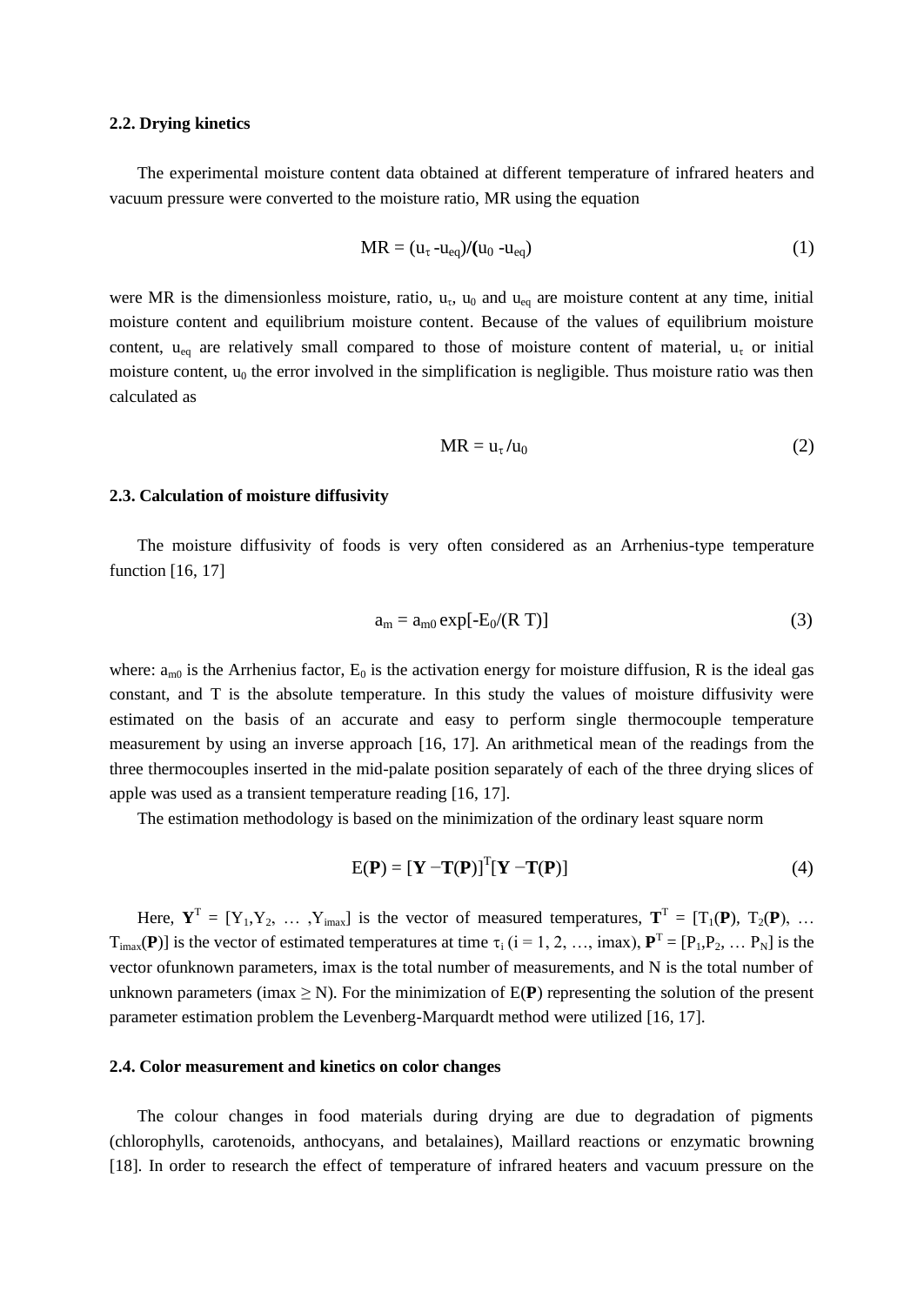color changes of dried apple, a three-filter colorimeter Konica Minolta CR-400 (Konica Minolta Sensing Americas, Inc., USA) was used. This instrument shows the quantitative parameters of color change in different systems. The measured values of the color parameters are represented in the CIE,  $L^*$ ,  $a^*$ ,  $b^*$ , color space. In this color space,  $L^*$  values are used as an indicator of lightness/darkness (ranges from 0 to 100), coordinate a\* to indicate chromaticity on a green (-) to red (+) axis (ranges from -120 to 120), and coordinate  $b^*$  to indicate chromaticity on a blue (-) to yellow (+) axis (ranges from -120 to 120). The color measurements were conducted before and after far infra-red vacuum drying. Five measurements were performed for each sample which is selected randomly. The values used for total color change calculations encompassed the average values of  $L^*$ ,  $a^*$  and  $b^*$  of each sample. The total color change,  $\Delta E$  is calculated on the basis of the equation [19]:

$$
\Delta E = \sqrt{(L^* - L_0^*) + (a^* - a_0^*) + (b^* - b_0^*)}
$$
\n(5)

where:  $L_0^*$ ,  $a_0^*$ ,  $b_0^*$ , are initial values for lightness, redness and yellowness.

In order to determine the rate of color changes during drying of far infra-red vacuum drying, the kinetics of the parameters of lightness, L\*, redness, a\* and yellowness, b\*, were investigated. For approximation of the total color changes,  $\Delta E$  data during far-infrared vacuum drying process new developed model were used

$$
\Delta E = A + B/t_h + C \cdot p^2 \tag{6}
$$

where: A, B, C, are parameters,  $t<sub>h</sub>$ , temperature of infrared heaters and p, vacuum pressure. In this study multiple regression relationship between dependent variable,  $\Delta E$  and independent variables, temperature of infrared heaters and vacuum pressure were used.

# **3. Results and discussion**

## **3.1. Fitting of drying curves**

In the most number existing thin-layer drying models which is used to for approximation experimental data of drying kinetics the effect of boundary conditions on the empirical parameters it is not take into account. It that reasons in this study the new generalized thin-layer drying model was developed. For approximation of experimental data on the drying kinetics of apple slices five thinlayer mathematical models from scientific literature and new developed model of Mitrevski *et al*. were used (Table 1).

| <b>Model</b>    | <b>Equation</b>                                                                                                                                 | Name of model           | <b>References</b> |
|-----------------|-------------------------------------------------------------------------------------------------------------------------------------------------|-------------------------|-------------------|
| M <sub>01</sub> | $MR = Aexp(-k_1\tau^m) + B\tau$                                                                                                                 | Midilli                 | [20]              |
| M <sub>02</sub> | $MR = Aexp(-k_1\tau) + (1-A)exp(-k_1B\tau)$                                                                                                     | Diffusion approach      | [21]              |
| M <sub>03</sub> | $MR = Aexp(-k_1\tau) + (1-A)exp(-B\tau)$                                                                                                        | Verma                   | [22]              |
| M <sub>04</sub> | $MR = Aexp(-k_1 \tau + B \tau^{0.5}) + C$                                                                                                       | Jena and Das            | [23]              |
| M <sub>05</sub> | $MR = Aexp(-k_1B\tau)/(1/p^C)(1/t_h^D)$<br>+(1-A)exp(-k <sub>1</sub> B $\tau$ ) <sup>**</sup> (1/p <sup>E</sup> 1/t <sub>h</sub> <sup>F</sup> ) | Mitrevski <i>et al.</i> | This study        |

**Table 1. Thin-layer drying models**

 $MR = M_v/M_0$  moisture ratio, A, B, C, D, E, F - parameters,  $k_1$  - drying rate constant [min<sup>-1</sup>],

 $\tau$  - drying time [min<sup>-1</sup>], t<sub>h</sub> - temperature of infrared heatres [°C], p - vacuum pressure [kPa]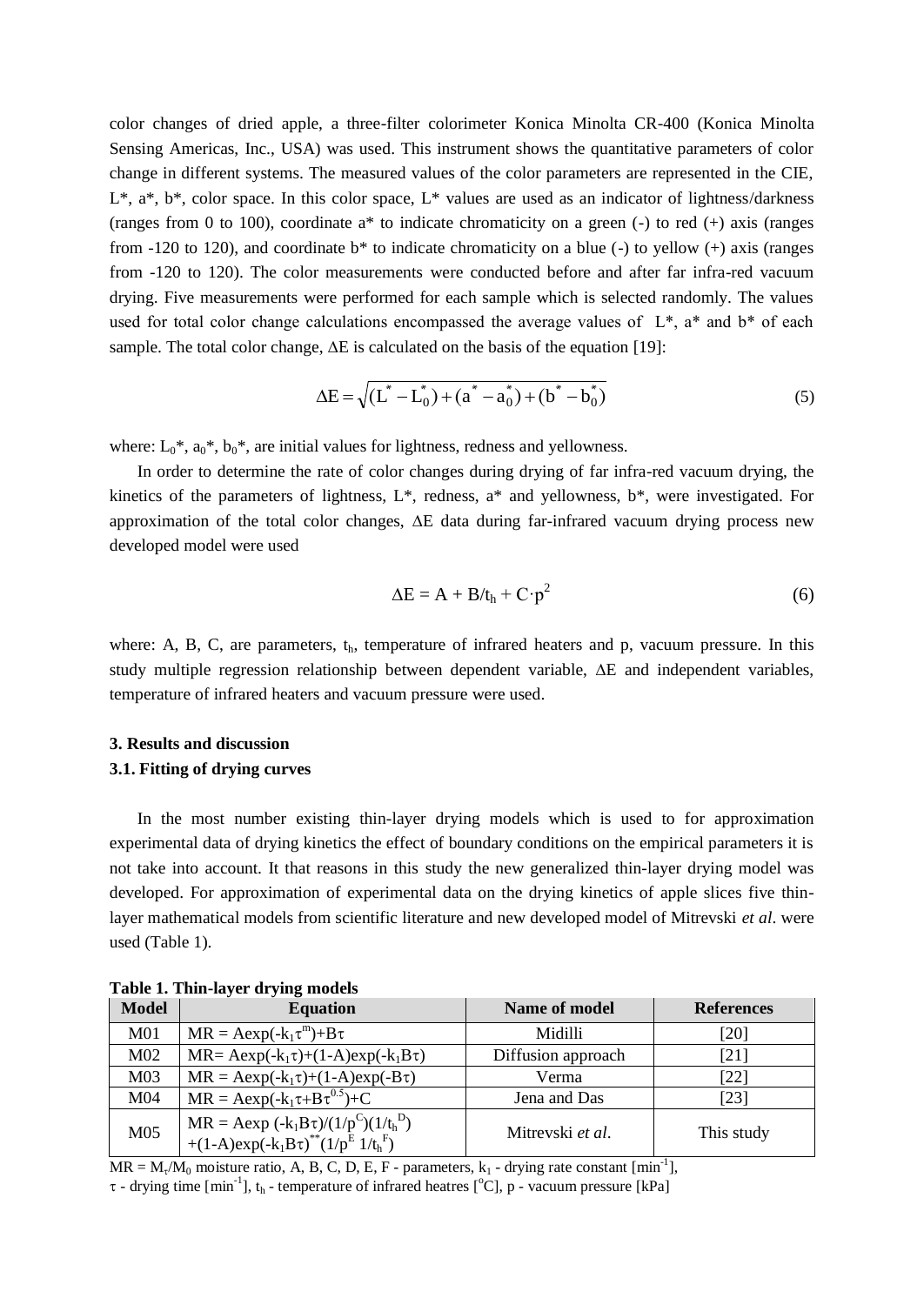The method of multiple indirect non-linear regression and estimation methods of: Quasi-Newton, Simplex, Simplex and quasi-Newton, Hooke-Jeeves pattern moves, Hooke-Jeeves pattern moves and quasi-Newton, Rosenbrock pattern search, Rosenbrock pattern search and quasi-Newton, Gauss-Newton and Levenberg-Marquardt from computer program StatSoft Statistica (Statsoft Inc., Tulsa, OK, http://www.statsoft.com), were used to for calculation of the statistical parameters and estimate the parameters in the given models. Because the regression method, estimation method, the initial step size, the start values of parameters, convergence criterion and form of the function have significant influence on accuracy of estimated parameters [24], a large number of numerical experiments were performed. On the basis of thin-layer data and each model from (Table. 1), the values of: coefficient of determination,  $R^2$ , root mean squared error, RMSE and mean relative deviation, MRD, were calculated. When the value for coefficient of determination obtained from different estimation methods was different, the greatest value was accepted as relevant. In order to estimate and select the best thinlayer drying model the value of performance index,  $\phi$  and chi-squared,  $\chi^2$  were calculated

$$
\phi = \frac{R^2}{RMSE \cdot MRD} \tag{7}
$$

$$
\chi^2 = z_1^2 + z_2^2 \tag{8}
$$

where:  $z_1$  and  $z_2$  are individual statistics for testing of the population of skewness and kurtosis [25].

The best model that is describing the thin-layer drying characteristics apple slices has to be chosen on the basis of higher,  $\phi$  and  $\chi^2$  the value lower than tabled critical 0.05 chi-square value  $\chi^2_{0.05} = 5.99$ for degrees of freedom,  $df = 2$  (Table 2).

| Model           | $\mathbf{R}^2$ | $\epsilon$<br><b>RMSE</b> | <b>MRD</b> | ⋒      |        | Rank |
|-----------------|----------------|---------------------------|------------|--------|--------|------|
| M01             | 0.9393         | 0.1170                    | 1.8162     | 4.4197 | 4.6435 |      |
| M <sub>02</sub> | 0.9394         | 0.1166                    | 1.7277     | 4.6620 | 4.5585 |      |
| M <sub>03</sub> | 0.9394         | 0.1166                    | 1.7197     | 4.6836 | 4.5413 |      |
| M <sub>04</sub> | 0.9394         | 0.1166                    | 1.8089     | 4.4512 | 4.6225 |      |
| M05             | 0.9942         | 0.0363                    | 0.8602     | 31.869 | 1.1539 |      |

**Table 2. Statistic summary of the regression analysis**

 $R<sup>2</sup>$  - coefficient of determination, RMSE - root mean squared error, MRD - mean relative deviation,

 $\phi$  - performance index,  $\chi^2$  - chi-squared value

From Table 2 it is evident that model M05 i.e. new developed model, has the highest value of performance index,  $\phi = 31.869$ , (rank 1) in comparison with the other models. Also it can be seen that all models have smaller average value of,  $\chi^2$  than tabled critical chi-square value. In accordance with statistical criteria, the new developed model of Mitrevski *et al*., is able to correlate the experimental values of drying kinetics of apple slices with 3.63% root mean squared error. The estimated values of parameters in new generated model of Mitrevski *et al.,* are presented in Table 3.

**Table 3. The values of estimated parameters** 

| $\mathbf{L}$ | $\mathbf{N}_1$ | υ                |           |        |                    |                                    |
|--------------|----------------|------------------|-----------|--------|--------------------|------------------------------------|
| $-0.0004$    | 0.0054         | በ በበ52<br>U.UUJZ | $-0.0872$ | 1.3645 | $\Omega$<br>U.UZJJ | 1.2991<br>$\overline{\phantom{0}}$ |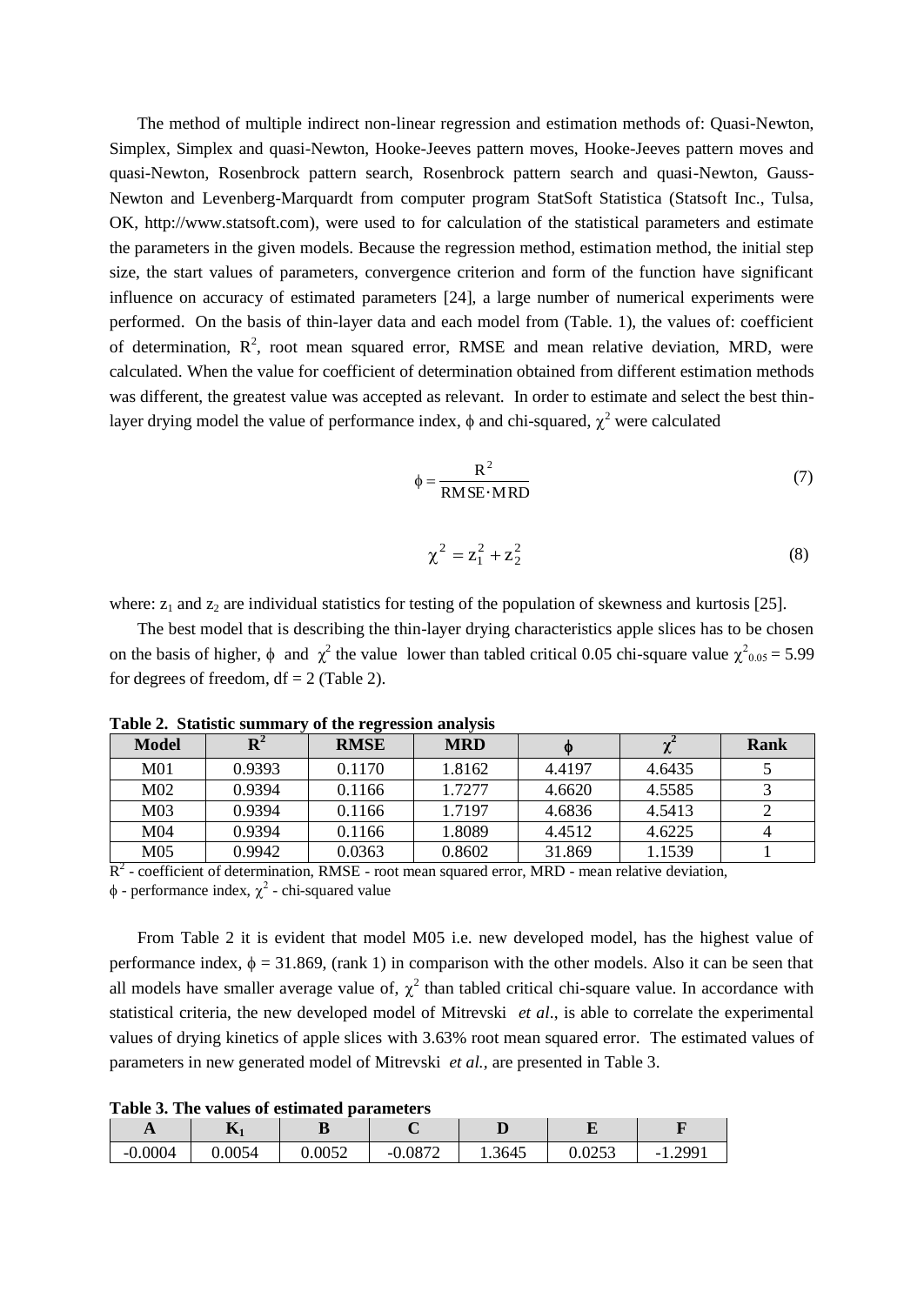The analysis of variance (ANOVA) results indicated that the temperature of heatres  $(p \le 0.001)$ , vacuum pressure ( $p \le 0.05$ ), and the interaction of the temperature of heatres and vacuum pressure ( $p \le 0.05$ ) significantly affected the drying time of apple slices.

In fig. 1, the experimental and predicted values of moisture ratio with drying time at temperature of infrared heaters 120, 140, 160, 180 and  $200^{\circ}$ C for apple slices at vacuum pressure of 20 kPa are shown.



**Fig. 1. Experimental and predicted moisture ratio values by the Mitrevski et al. model for different temperatures of infrared heaters at vacuum pressure 20 kPa**

From fig.1 is evident that has a good agreement between the experimental and predicted values of moisture data of apple slices.

## **3.2. Moisture diffusivity**

The values of the parameters of effective moisture diffusivity,  $a_{m0}$ , and activation energy  $E_0$  are determined by application of inverse approach. In Table 4 the initial guesses of parameters and computationally obtained values of parameters using the Levenberg-Marquardt method and RMS-error for the one of real realized experiment E17 ( $t_h = 180$  °C,  $p = 40$  kPa,  $2L_0 = 3$  mm,  $u_0 = 5.24$  kg/kg and  $t_0 = 24.82$  °C), [26] are shown.

|                         | $a_{m0}$ $10^3$ [m <sup>2</sup> s <sup>-1</sup> ] | $E_0$ [kJ mol <sup>-1</sup> ] | RMSE  |
|-------------------------|---------------------------------------------------|-------------------------------|-------|
| Initial guess           | 0.274                                             | 38.50                         | 7.660 |
| <b>Estimated values</b> | $\,0.085\,$                                       | 36.40                         | 0.710 |
|                         |                                                   |                               |       |

**Table 4. Estimated values of unknown parameters and RMS-error**

 $a_{m0}$  - Arrhenius factor,  $E_0$  - Activation energy, RMSE - root mean squared error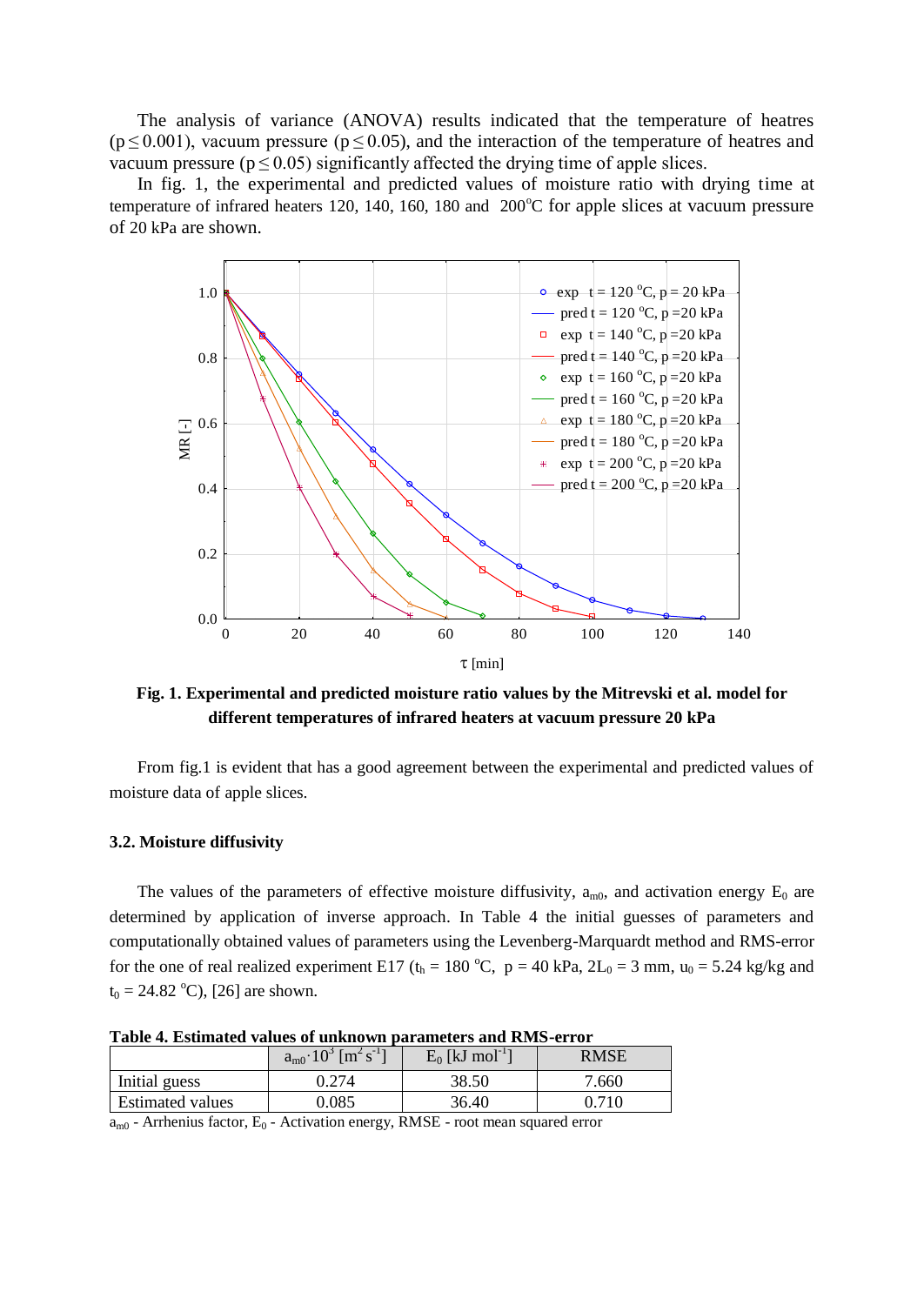The estimated values of moisture diffusivity of apple obtained from this study are within the range from  $2.80 \cdot 10^{-11}$  to  $1.70 \cdot 10^{-10}$  m<sup>2</sup> s<sup>-1</sup>. These values are comparable with values for other dried food materials which values generally were reported in scientific literature, from  $10^{-13}$  to  $10^{-6}$  m<sup>2</sup> s<sup>-1</sup> [27, 28]. The determined values of moisture diffusivity in this study showed that the higher values of temperature of infrared heaters and lower value of vacuum pressure is better to dry the apple slices in the selected experimental domain, because the obtained values of moisture diffusivity are relatively higher.

## **3.3. Color change**

In Table 5 the average value changes in lightness,  $L^*$ , redness,  $a^*$ , yellowness,  $b^*$  and total color changes,  $\Delta E$ , of apple slices for different value of temperature of infrared heaters and vacuum pressure were presented.

| $t_{h}$ | $\mathbf{p}$ | $a^*$           | $\mathbf{b}^*$    | $L^*$            | $\Delta E$ |
|---------|--------------|-----------------|-------------------|------------------|------------|
| 120     | 20           | $2.41 \pm 3.81$ | $22.23 \pm 9.36$  | $81.07 \pm 2.09$ | 8.67       |
| 140     | 20           | $2.98 \pm 3.84$ | 22.29±9.78        | $73.01 \pm 3.26$ | 13.10      |
| 160     | 20           | $4.14 \pm 3.60$ | $23.40 \pm 10.66$ | $71.73 \pm 3.09$ | 14.85      |
| 180     | 20           | $4.98 \pm 3.84$ | 23.50±19.40       | $70.03 \pm 3.26$ | 16.67      |
| 200     | 20           | $5.56 \pm 4.16$ | $23.95 \pm 11.36$ | $68.99 \pm 3.19$ | 17.87      |
| 120     | 40           | $2.87 \pm 3.76$ | 22.66±9.40        | $80.15 \pm 3.26$ | 9.32       |
| 140     | 40           | $3.41 \pm 3.60$ | $23.11 \pm 10.36$ | $71.12 \pm 3.39$ | 14.78      |
| 160     | 40           | $4.61 \pm 3.84$ | 23.67±10.78       | $70.66 \pm 3.56$ | 15.98      |
| 180     | 40           | $5.33 \pm 3.94$ | $24.41 \pm 11.32$ | $69.16 \pm 3.36$ | 17.66      |
| 200     | 40           | $5.99 \pm 4.60$ | 24.89±11.56       | $67.22 \pm 3.89$ | 19.62      |
| 120     | 60           | $3.13 \pm 3.92$ | $22.91 \pm 10.36$ | $77.42 \pm 3.09$ | 10.56      |
| 140     | 60           | $3.89 \pm 3.84$ | $23.35 \pm 11.40$ | $69.68 \pm 3.26$ | 16.22      |
| 160     | 60           | $4.98 \pm 3.60$ | $23.97 \pm 11.36$ | $68.09 \pm 3.49$ | 18.19      |
| 180     | 60           | $5.88\pm4.84$   | 24.59±11.40       | $67.30 \pm 3.56$ | 19.44      |
| 200     | 60           | $6.34 \pm 3.73$ | $25.32 \pm 11.66$ | $66.34\pm4.09$   | 20.58      |
| 120     | 80           | $3.41 \pm 3.64$ | $23.22 \pm 10.40$ | 73.44±3.26       | 13.13      |
| 140     | 80           | $4.24 \pm 3.60$ | $23.66 \pm 11.36$ | $66.32 \pm 3.39$ | 19.17      |
| 160     | 80           | $5.21 \pm 3.84$ | 24.44±12.40       | $65.21 \pm 3.46$ | 20.70      |
| 180     | 80           | $6.11 \pm 4.14$ | $25.24 \pm 13.40$ | $64.89 \pm 3.66$ | 21.58      |
| 200     | 80           | $6.67 \pm 4.60$ | $25.67 \pm 13.56$ | $63.32\pm4.49$   | 23.32      |

**Tableb 5. The effect on drying conditions on changes of color parameters**

 $t<sub>h</sub>$  - heaters temperature, p - vacuum pressure, a\* - redness, b\* - yellowness, L\* - lightness,

 $\Delta E$  - total color change, mean  $\pm$  standard deviation

From Table 5 it is evident that, the  $L^*$  value of dried apple slices decreased during drying. The,  $L^*$ decreased from initial value  $Lo^* = 83.32$  to  $L^* = 63.32$ , when apple slices are dried at 200<sup>o</sup>C and 80 kPa. The changes in L\* parameter value was less at lower temperature of infrared heaters and lower vacuum pressure. As temperature of infrared heaters increased from  $120$  to  $200^{\circ}$ C and vacuum pressure changes from 20 to 80 kPa the lightness of apple slices decreased from 81.07 to 63.32. The decrease in L\* value was in correlation with non-enzymatic browning reactions which accelerates at high temperatures. The reduction in L<sup>\*</sup> value may be attributed to intense browning reaction and increase crust formation due to exposure to high temperature [29]. Because the lightness is a very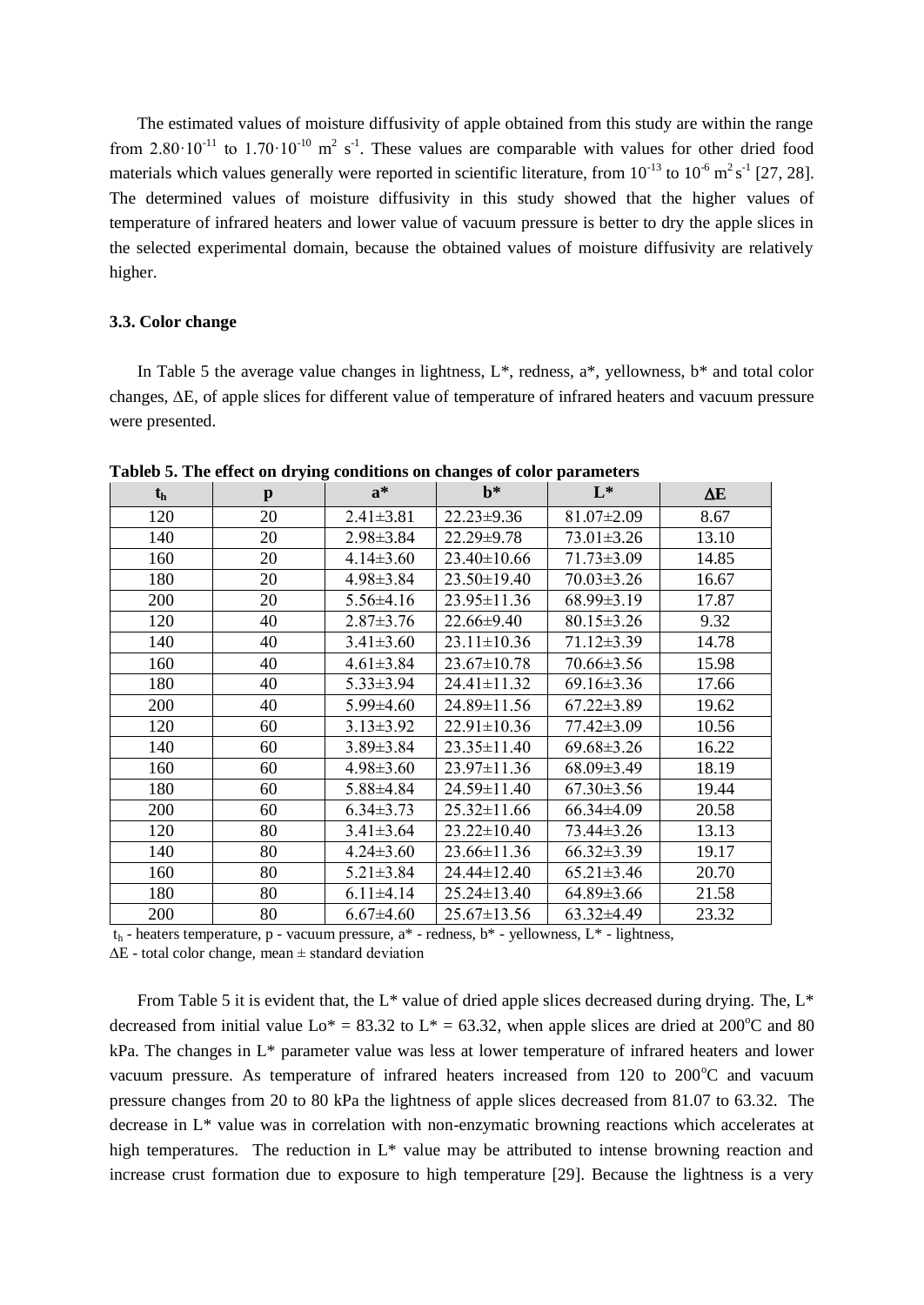important color quality parameter, lower temperature of infrared heaters and lower vacuum pressure are preferable to preserve of dried apple slices. The temperature of infrared heaters and vacuum pressure also have an effect on the redness parameter, a\*. From instance, a\* value increased from initial value  $a_0^* = -6.16$  to  $a^* = 6.67$  at the end point when apple slices were dried at 200<sup>o</sup>C and 80 kPa. As shown in Table 5 the yellowness of dried slices increased during drying from 2.41 to 6.67. The values of yelowness,  $b^*$  increased from initial value  $b_0^* = 21.86$  to  $b^* = 25.67$  when apple slices were dried at  $200^{\circ}$ C and 80 kPa. As the temperature of infrared heaters increased from 120 to  $200^{\circ}$ C and value of vacuum pressure varied between 20 to 80 kPa the yellowness of apple slices increased from 22.23 to 25.67. Similar effects on the drying kinetics on changes of color parameters were reported for banana [10].

From Table 5 obviously that  $\Delta E$  values, increased during drying apple slices and color changes intensity is more intense at higher temperature of infrared heaters and higher vacuum pressure. The total color change,  $\Delta E$  values increased from 8.67 to 23.32, when apple slice are dried at temperature of heaters from 120 to 200  $^{\circ}$ C and vacuum pressure from 20 to 80 kPa. Similar results were reported from far infra-red vacuum drying of peach [6] and kiwi [12].

For estimation of the statistical parameters in the model of total color change (eq.5), the method of multiple indirect non-linear regression and estimation method of Quasi-Newton, from computer program StatSoft Statistica (Statsoft Inc., Tulsa, OK, http://www.statsoft.com), were used. In Table 6 the estimated values of parameters from the mathematical model with equation (5) are presented.

**Table 6. The values of estimated parameters (eq.5)**

| 32.264 | $-2.838.4$ | N UUU U |
|--------|------------|---------|

In fig.2 the total colour change as functions of temperature of infrared heaters at different vacuum pressure was presented. The high value of coefficient of determination,  $R^2 = 0.9821$  and small value of root mean squared error, RMSE =  $0.062$  showed that the total color change,  $\Delta E$  during far infrared vacuum drying apple slices could be modeled by new generated model of Mitrevski *et al*.



**Fig. 2. Effect of temperature of infrared heaters on total color change at different vacuum pressure**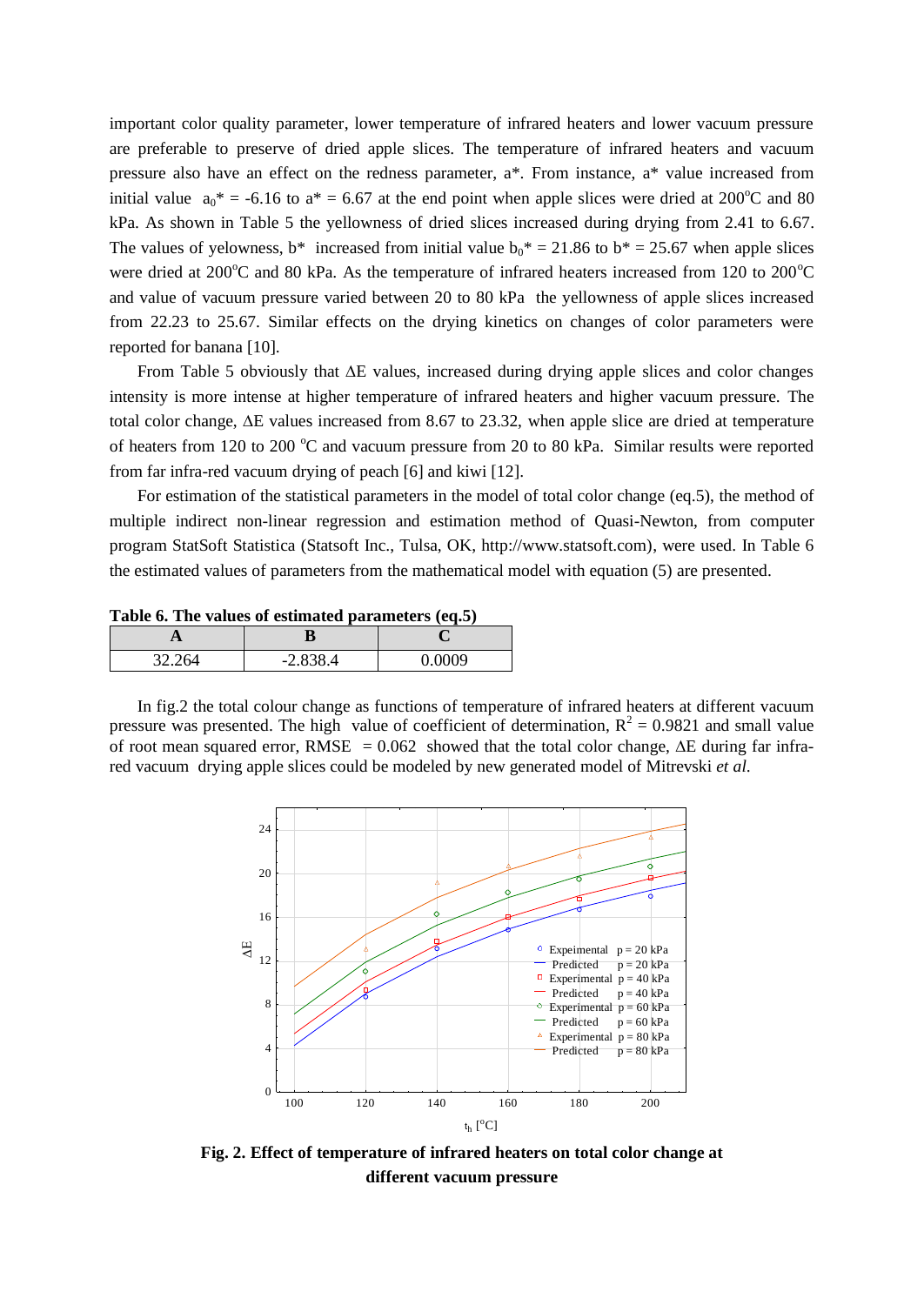## **4. Conclusions**

In the present study the effects of temperature of infrared heaters and vacuum pressure on the drying kinetics and color quality of apple slices were examined. The experimental drying data in terms of moisture ratio were approximated with four thin-layer drying models from scientific literature and new generated model of Mitrevski *et al*. According to the statistical evaluation, the new developed model of Mitrevski *et al*., has the best statistical performances than other literature thin-layer drying models. The estimated values of moisture diffusivity for apple obtained by inverse approach are in the range from  $2.80 \cdot 10^{-11}$  to  $1.70 \cdot 10^{-10}$  m<sup>2</sup> s<sup>-1</sup> and are comparable with values for other dried food materials. This study verified that the boundary conditions on the surface of dried apple slices (the temperature of infrared heaters and vacuum pressure) have a strong effect on the change of color parameters ( $L^*$ ,  $a^*$ ,  $b^*$  and  $\Delta E$ ). The high temperature of infrared heaters and high value of vacuum pressure has a negative effect on the total color change of dried apple slices. For the preserved nutritional values of dried apple slices the optimum drying conditions for combined far infra-red vacuum drying is 120  $^{\circ}$ C and 20 kPa. The new developed thin-layer drying model and the results of kinetics on color changes presented in this study will find the technological application on far infra-red vacuum drying for preservation of other food materials.

## **Nomenclature**

| A,B,C,D,E,F - parameters |                                                                                |
|--------------------------|--------------------------------------------------------------------------------|
| $a^*$                    | - redness                                                                      |
| $a_{\rm m}$              | - moisture diffusivity, $[m^2 s^1]$                                            |
| $a_{m0}$                 | - Arrhenius factor, $[m^2 s^1]$                                                |
| $b^*$                    | - yellowness                                                                   |
| $E_0$                    | - activation energy, $[J kg^{-1}]$                                             |
| $k_1$                    | - drying rate constant, $[\text{min}^{-1}]$                                    |
| $L^*$                    | - lightness                                                                    |
| <b>MR</b>                | - moisture ratio [-]                                                           |
| <b>MRD</b>               | - mean relative deviation                                                      |
| ${\bf P}$                | - vector of unknown parameter                                                  |
| $\mathbf R$              | - absolute gas constant, $[J K^{-1} mol^{-1}]$                                 |
| $R^2$                    | - coefficient of determination                                                 |
| <b>RMSE</b>              | - root mean squared error                                                      |
| p                        | - pressure, [Pa]                                                               |
| $\mathbf t$              | - temperature, [°C]                                                            |
| $T_{\rm k}$              | - temperature, [K]                                                             |
| T                        | - vector of estimated temperature, [°C]                                        |
| Y                        | - vector of measured temperature, [°C]                                         |
| u                        | - moisture content, $[\text{kg}^{-1} \text{ kg}^{-1} \text{ db}]$              |
| $Z_1, Z_2$               | - individual statistics for testing of the population of skewness and kurtosis |
|                          |                                                                                |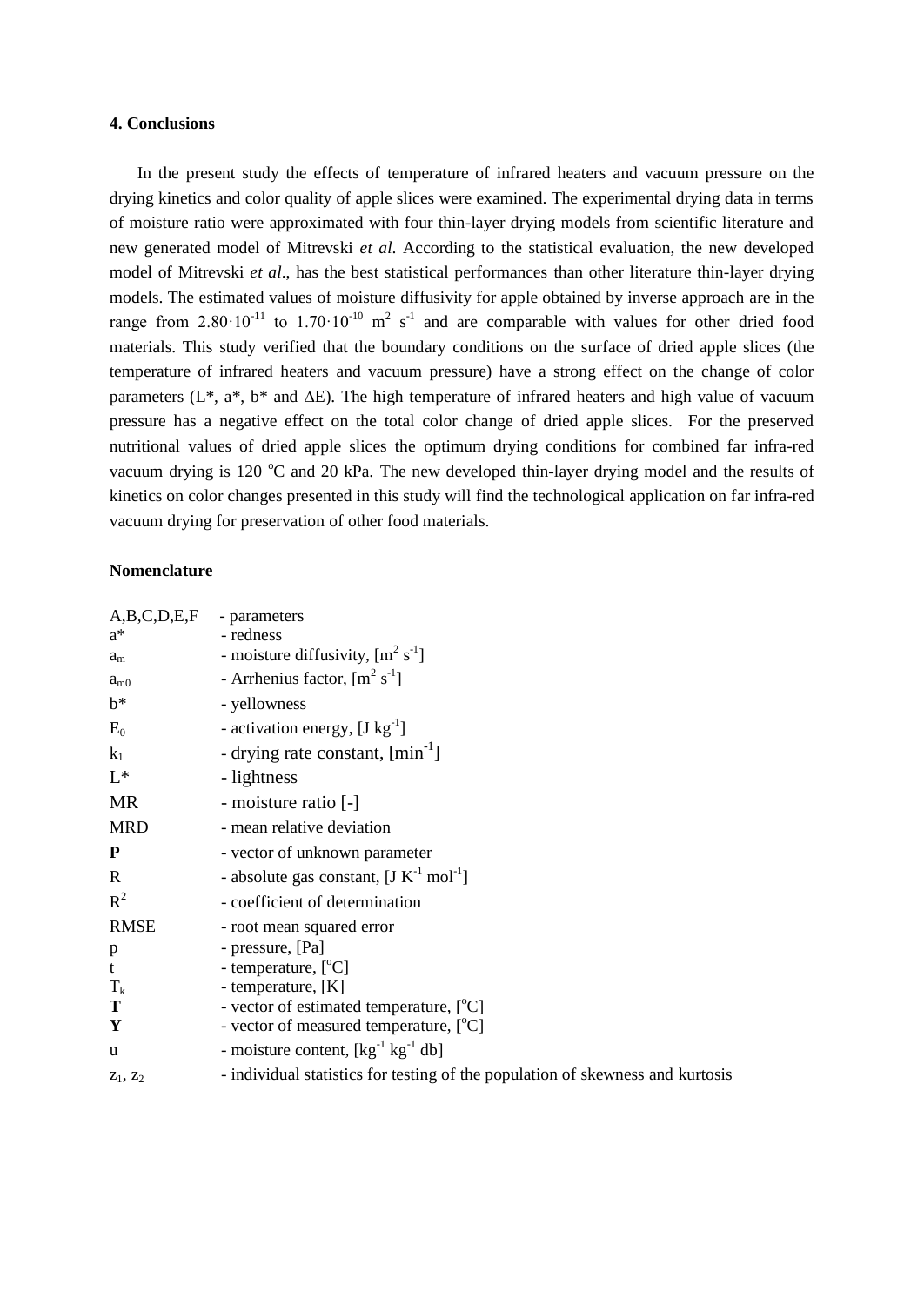## *Greek symbols*

| AE.      | - total color change |
|----------|----------------------|
| $\phi$   | - performance index  |
| $\tau$   | $-$ time, $[s]$      |
| $\chi^2$ | - chi-squared value  |

## *Subscripts*

| eq       | - equlibrium |
|----------|--------------|
| h        | - heater     |
| $\Omega$ | - initial    |

## **References**

- 1. Kanevce, G., *et al.*, Vacuum Drying of Mushrooms, *Proceedings*, 14<sup>th</sup> International Drying Symposium of Tehnologist for Drying and Storing, Stubicke Toplice, Croatia, 1998, Vol. 1, pp. 220-229.
- 2. Doymaz, I., Infrared Drying Characteristics of Bean Seeds, *J. of Food Process. Preserv.*, *39*  (2015), 6, pp. 933-939. [doi.org/10.1111/jfpp.12306.](https://doi.org/10.1111/jfpp.12306)
- 3. Pawar, S.P., Pratape, V.M., Fundamentals of Infrared Heating and its Application in Drying of Food Materials: A review, *J. Food Process. Eng., 40* (2017), 1, e12308. [doi.org/10.1111/jfpe.12308.](https://doi.org/10.1111/jfpe.12308)
- 4. Riadh, M. H., *et al*., Infrared Heating in Food Drying: An overview, *Dry. Technol.*, *33* (2015), 3, pp. 322-335. [doi.org/10.1080/07373937.2014.951124.](https://doi.org/10.1080/07373937.2014.951124)
- 5. Mongpraneet, S., *et al*., Accelerated Drying of Welsh Onion by Far Infrared Radiation under Vacuum Conditions, *J. Food Eng.*, *55* (2002), 2, pp. 147-156. doi: [10.1016/S0260-](https://www.researchgate.net/deref/http%3A%2F%2Fdx.doi.org%2F10.1016%2FS0260-8774(02)00058-4) [8774\(02\)00058-4.](https://www.researchgate.net/deref/http%3A%2F%2Fdx.doi.org%2F10.1016%2FS0260-8774(02)00058-4)
- 6. Alaei, B., Chyjan, R.Z., Modelling of Nectarine Drying near Infrared-Vacuum Conditions, *Acta Sci.Pol.Techol.Aliment.*, *14* (2015), 1, pp. 15-27. doi: 10.17306/J.AFS2015.1.2.
- 7. Nimmol, C., Vacuum Far-Infra Red Drying of Foods and Agricultural Materials, *King Mong Univ.tehnol.north Bang.*, *20* (2010), 1, pp. 37-44.
- 8. Hafezi, N., *et al*., Evaluation of Energy Consumption of Potato Slices Drying Using Vacuum-Infrared Method, *Int. J. Adv. Biol. Biomed. Res.*, *2* (2014), 10, pp. 2651-2658.
- 9. Pliestic, S., Mitrevski, V., The Observation of Red Pepper in Vacuum by Measurement Temperature, *Strojartsvo*, *45* (2003), 1, pp. 47-54.
- 10. Swasdisevi, T., *et al*., Optimization of a Drying Processes Using Infrared-Vacuum Drying of Cavendish Banana Slices, *[Songklanakarin](https://www.researchgate.net/journal/0125-3395_Songklanakarin_Journal_of_Science_and_Technology) J. Sci. Technol.*, *29* (2007), 3, pp. 809-816.
- 11. Liu, Y., *et al*., Drying Characteristics and Modeling of Vacuum Far-Infrared Radiation Drying of Flos Lonicerae, *J. of Food Process. Preserv.*, *39* (2015), 4, pp. 338-348. [doi.org/10.1111/jfpp.12237.](https://doi.org/10.1111/jfpp.12237)
- 12. Aidani, E., *et al*., Experimental and Modeling Investigation of Mass Transfer During Combined Infrared-Vacuum Drying of Hayward Kiwifuits, *Food Sci. Nutr., 5* (2016), 3, pp. 596-601. doi: [10.1002/fsn3.435.](https://doi.org/10.1002/fsn3.435)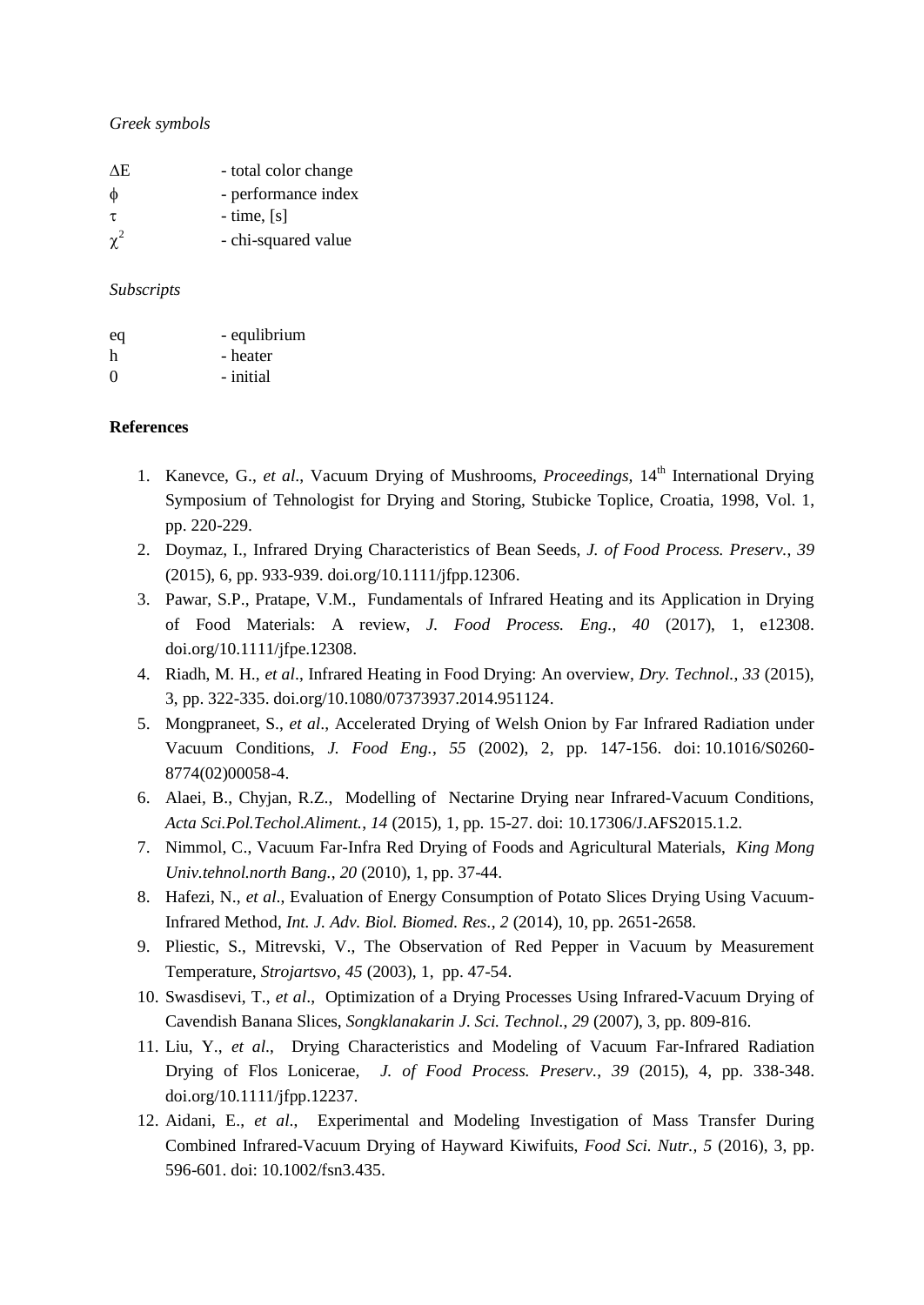- 13. Salehi, F., Kashaninejad, M., Modeling of Moisture Loss Kinetics and Color Changes in the Surface of Lemon Slice During the Combined Infrared-Vacuum Drying, *Inf. Process. Agric. 5* (2018), 4, pp. 616-523. [doi.org/10.1016/j.inpa.2018.05.006.](https://doi.org/10.1016/j.inpa.2018.05.006)
- 14. Mitrevski, V., *et al*., Vacuum Far-Infrared Drying of Apple, *J. Process. Energy in Agr., 20*  (2016), 1, pp. 1-3.
- 15. Mitrevski, V., *et al*., Mathematical Modelling of Far Infra-Red Vacuum Drying of Apple Slices, *Therm.Sci.*, *23* (2019), 1, pp. 393-400. doi 10.2298/TSCI180205143M.
- 16. Kanevce, G., *et al*., Inverse Approaches to Drying of Thin Bodies with Significant Shrinkage Effects, *Int. J. Heat Mass Transf.*, *129* (2007), 3, pp. 379-386. [doi.org/10.1115/1.2427072.](https://doi.org/10.1115/1.2427072)
- 17. Mitrevski, V., *et al*., Estimation Thermophysical Properties of Far-Infrared Vacuum Drying Potato by Application of Inverse Approach, *Therm. Sci.*, *25* (2021), 1B, pp. 603-6111. doi 10.22982/TSCI20015225M.
- 18. Bonazzi, C., *et al*., Food Drying and Dewatering, *Dry.Technol.*, *14* (1996), 9, pp. 2135-2170.
- 19. Ghaboos, S.H.H., *et al.,* (2016). Combined Infrared-Vacuum Drying of Pumpkin Slices, *J.Food Sci.Technol*, *53* (2016), 5, pp. 2380-2388. doi: 10 1007/s13197-016-2212-1.
- 20. Midilli, A., *et al*., A New Model for Single-Layer Drying, *Dry. Technol.*, *20* (2002), 7, pp. 1503-1513. doi.org/10.1081/DRT-120005864.
- 21. Erbay, Z., Icier, F., A Review of Thin-Layer Drying of Foods: Theory, Modeling and Experimental Results, *Crit. Rev. Food Sci Nutr.*, *50* (2009), 5, pp. 441-464. doi: 10.1080/10408390802437063.
- 22. Verma, L.R*., et al*., Effects of Drying Air Parameters on Rice Drying Models, *Trans. ASAE*, *28* (1985), 1, pp. 296-301. doi.org/10.13031/2013.32245.
- 23. Jena, S., Das, H., Modelling for Vacuum Drying Characteristic of Coconut Presscake, *J. Food Eng.*, *79* (2007), 1, pp.92-99. doi:10.1016/j.jfoodeng.2006.01.032.
- 24. Mitrevski, V., *et al*., Adsorption Isotherms of Pear at Several Temperatures, *Therm. Sci.*, *19* (2015), 3, pp. 1119-1129. doi 10.2298/TSCI140519082M.
- 25. Sheskin, D.J., Handbook of Parametric and Nonparametric Satistical Procedures, Champan and Hall CRC, London, UK, 2011.
- 26. Bundalevski, S., Modelling of Far-Infrared Vacuum Drying Processes by Applying Inverse Approach, Ph. D. thesis, University St. Climent Ohridski, Bitola, Macedonia, 2015.
- 27. Saravacos, G. D., Maroulis, Z. B., Moisture Diffusivity Compilation of Literature Data of Food Materials, in: *Transport Properties of Foods* (Ed T.W. Fennema et al.), Marcel Dekker Inc., New York& Basel, USA, 2001, pp. 163-236.
- 28. Panagiotou, N., *et al*., Moisture Diffusivity: Literature Data Dompilation for Foodstuffs, *Int. J.Food Prop.*, *2* (2004), 2, pp. 273-299. [10.1081/JFP-120030038.](https://www.researchgate.net/deref/http%3A%2F%2Fdx.doi.org%2F10.1081%2FJFP-120030038)
- 29. Mariscal, M., Bouchon, P., Comparison Between at Atmospheric and Vacuum Drying of Apple Slices, *Food Chem., 107* (2008), 4, pp. 1561-1569. doi: [10.1016/j.foodchem.](https://www.researchgate.net/deref/http%3A%2F%2Fdx.doi.org%2F10.1016%2Fj.foodchem.2007.09.031) [2007.09.031.](https://www.researchgate.net/deref/http%3A%2F%2Fdx.doi.org%2F10.1016%2Fj.foodchem.2007.09.031)
- \*\*\* , AOAC. (2002). Official methods of analysis. Method number 934.06. Association of Official Analytical Chemists Arlington, USA, 2002.
- \*\*\*, Statistica (Data Analysis Software System), v.10.0, Stat-Soft, Inc, USA, 2011.